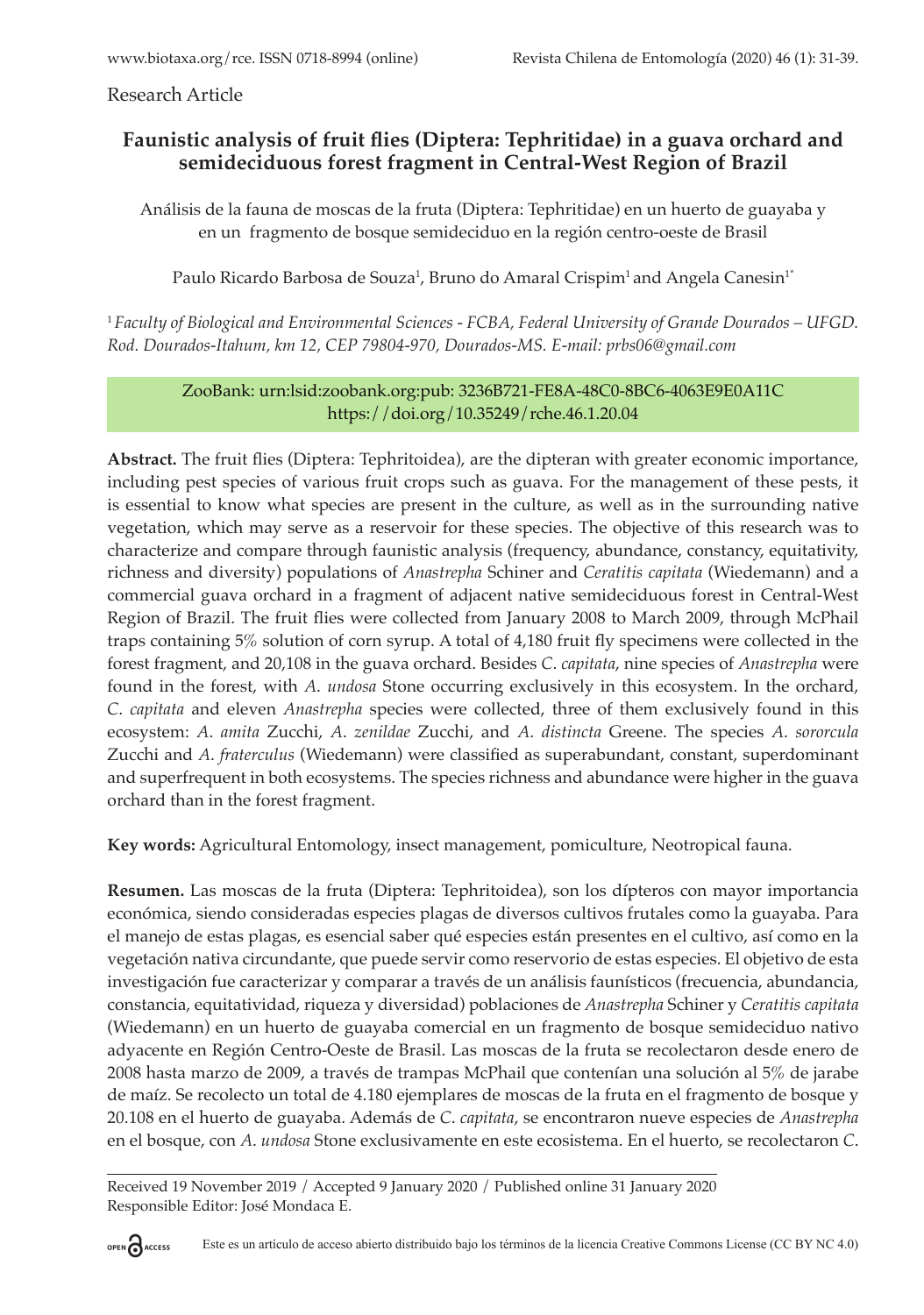*capitata* y once especies de *Anastrepha*, tres de ellas encontradas exclusivamente en este ecosistema: *A*. *amita* Zucchi, *A*. *zenildae* Zucchi y *A*. *distincta* Greene. Las especies *A*. *sororcula* Zucchi y *A*. *fraterculus* (Wiedemann) se clasificaron como superabundantes, constantes, superdominantes y superfrecuentes en ambos ecosistemas. La riqueza y abundancia de especies fue mayor en el huerto de guayabo que en el fragmento de bosque.

**Palabras clave:** Entomología Agrícola, fauna neotropical, manejo de insectos pomicultura.

## **Introduction**

The Tephritidae family includes the true fruit flies, are considered the most agriculturally important, with a number of species recognized as pests of cultivated plants (Norrbom 2010). In Brazil, four fruit fly genera with agricultural importance are recorded: *Anastrepha* Schiner, *Bactrocera* Macquart, *Ceratitis* MacLeay e *Rhagoletis* Loew (Carvalho *et al*. 2012), being *Anastrepha* and *Ceratitis* the most important pest of pomiculture (Zucchi 2000).

*Anastrepha* is represented in the New World by 213 endemic species (Uramoto *et al*. 2008), four of them considered important pests of guava crops in Brazil: *A*. *fraterculus* (Wiedemann), *A*. *sororcula* Zucchi, *A*. *striata* Schiner, and *A*. *zenildae* Zucchi (Araújo *et al*. 2013).

*Ceratitis capitata* (Wiedemann), the Mediterranean fly, occurs in virtually all the tropical and warm temperate regions of the globe (Zucchi 2000). In Brazil, *C*. *capitata* infests preferentially fruits of introduced plants (Malavasi & Morgante 1980), but has also been recorded infesting native fruits as guava (Araújo *et al*. 2013). *Ceratitis capitata* is considered the fruit fly species with highest potential of adaptation and polyphagy in Brazil (Malavasi *et al*. 1980; Zahler 1990).

Guava (*Psidium guajava* L.) is native to Brazil and Neotropical Americas, but it is cultivated in warmer regions of many countries around the world (Singh & Pal 2008). Fruit flies are important guava pests (Zucchi 2000), causing the early falling and depreciation of fruits either for fresh consumption or industrialization (Ferrara *et al*. 2005). At the present, *C*. *capitata* and at least sixteen *Anastrepha* species have been identified as guava pests (Zucchi 2007; Souza-Filho *et al.* 2009), although the composition of these species may differ regarding a number of factors, like the geographic region (Araujo *et al*. 2013) and environment, i.e. native vegetation or orchard (Bomfim *et al*. 2007).

In Brazil, faunistic analyses of fruit flies associated to guava orchards have been conducted in the States of Rio de Janeiro (Aguiar-Menezes *et al*. 2008), Bahia (Dutra *et al*. 2009), and Ceará (Azevedo *et al.* 2010; Moura & Moura 2006). On the other hand, natural preserved ecosystems are reservoirs for fruit flies populations and their natural enemies (Malavasi & Morgante 1980), from where important information on the biology, ecology and evolution of those flies could be obtained (Aluja *et al*. 2003). Faunistic analyses of fruit flies associated to native vegetation are only provided for the Brazilian states of Mato Grosso do Sul (Canesin & Uchoa 2007; Almeida *et al.* 2019; Nicásio *et al.* 2019; Oliveira *et al.* 2019) and Tocantins (Bomfim *et al*. 2007).

This study aimed to identify, characterize and compare populations of fruit flies in a commercial orchard of guava and surrounding native forest fragment in Itaporã, Mato Grosso do Sul State, Central-West Region of Brazil, by means of faunistic analysis.

### **Material and Methods**

This study was conducted in a commercial guava orchard (21°54'23"S, 54°42'34"W, altitude 310 m) and surrounding semi deciduous forest fragment (21°54'18"S, 54°42'24"W, altitude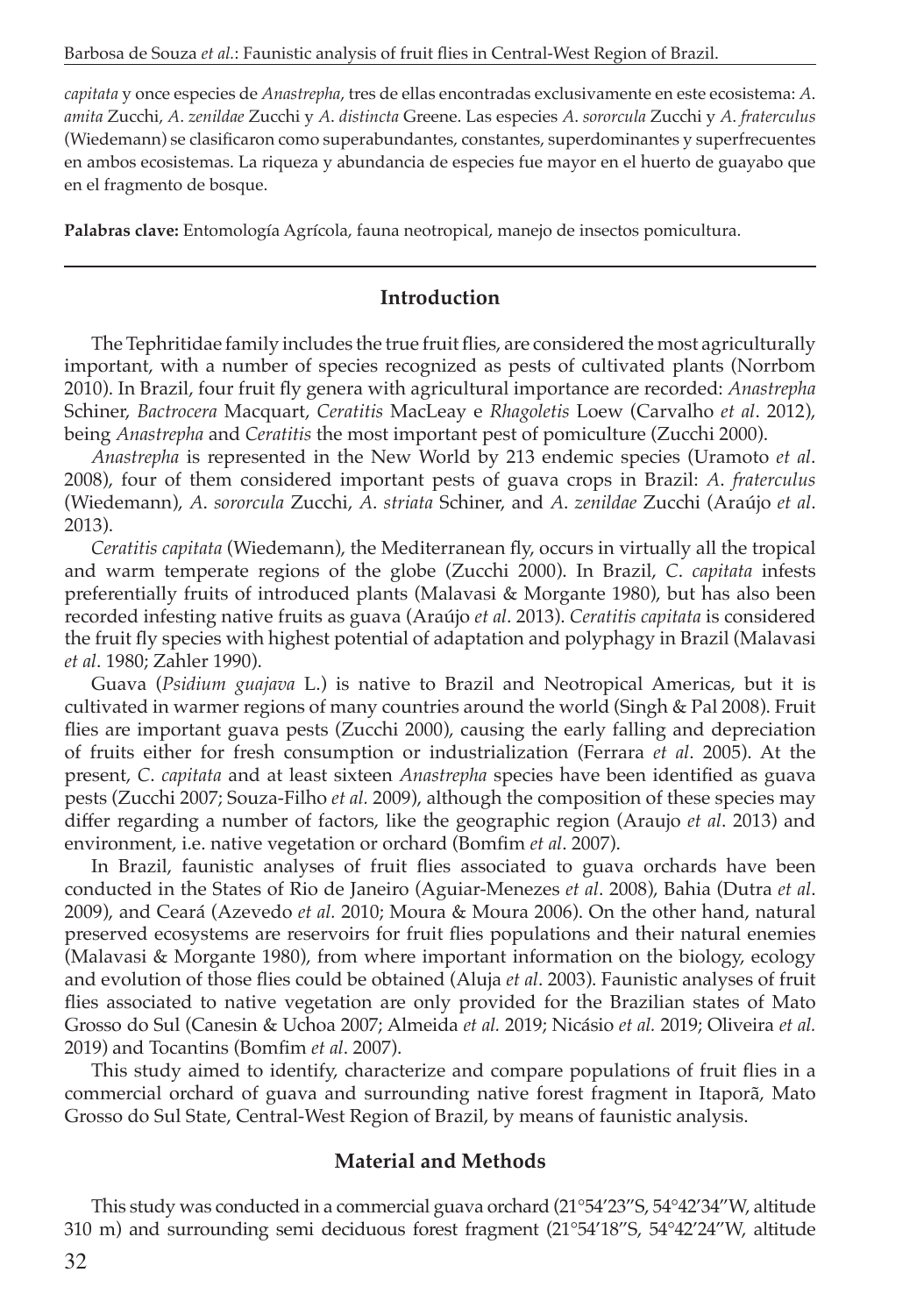315 m) of about 4.0 ha in Itaporã, Gleba Santa Terezinha, Mato Grosso do Sul State, Central-West Region of Brazil. The fruit flies were collected with McPhail traps baited with 5% corn enzymatic hydrolyzed solution, pH 8.5 to 9.0 adjusted with borax. Sampling was made from January 2008 to March 2009, using 29 McPhail traps in the guava orchard, and from September 2008 to March 2009, with 17 McPhail traps in the forest fragment. The traps were linearly disposed, distanced at least 40 m from each other, in about 1.6 m from the ground level, in the shad. Removals of the collected material, along with bait repositions, were made weakly.

The fruit flies collected were identified and quantified in the Entomology Laboratory of the Universidade Federal da Grande Dourados—UFGD. As the taxonomy of this genus is primarily based on females, the faunistic analysis were based only in female *Anastrepha* numbers. The species were identified to the specific level with identification keys of Steyskal (1977), Zucchi (2000), and Uramoto (2007), after been fixed in 70% ethanol. Voucher specimens were deposited in the Museu da Biodiversidade (UFGD).

The faunistic analysis (Silveira-Neto *et al*. 1976) was based on the following parameters, calculated with the software ANAFAU (Moraes *et al*. 2003):

Frequency:  $F = n/N \times 100$ , where,  $F = \text{frequency } (\%)$ ,  $n = \text{number of individuals of a}$ species, N=total number of individuals collected. The frequency values obtained were classified as: super-frequent (SF)—frequency higher than the upper bound of the 99% confidence interval; very frequent (VF)—frequency higher than the upper bound of the 95% confidence interval; frequent (F)—frequency nested between the lower and upper bounds of the 95% confidence interval; infrequent (I)— frequency lower than the lower bound of the 95% confidence interval.

Dominance (method of Sakagami & Laroca (1971)): LD = (1/S) x 100, where: LD = dominance limit  $(\%)$ , S = total number of species of the sample. The dominance values obtained were classified as: super-dominant (SD) — dominance higher than the upper bound of the 99% confidence interval; very dominant (VD) —dominance higher than the upper bound of the  $95\%$  confidence interval; dominant  $(D)$  —dominance nested between the lower and upper bounds of the 95% confidence interval; nondominant (ND) —dominance lower than the lower bond of the 95% confidence interval.

Abundance: Number of individuals in relation to the sampled area, with variation on time (populational) and space (between different communities). The values obtained were classified as: super abundant (sa) —abundance higher than the upper bound of the 99% confidence interval; very abundant (va) —abundance nested between the upper bounds of the confidence intervals of 99 and 95%; common (c) —abundance nested between the lower and upper bounds of the 95% confidence interval; incidental (i)—abundance nested between the lower bounds of the confidence intervals of 99 and 95%.

Constancy: Percentage of sample units on which a species was present. Constant: (w): present in more than 50% of the sample units; accessory (y): present in 25% to 50% of the sample units; accidental (z): present in less than 25% of the sample units.

Equitativity: Refers to how the abundance of each species is distributed in a community. When all species are equally abundant, equitatitivity has its maximum value, and decreases tending to zero as the relative abundances differ in this equality.

Diversity: Margalef diversity index  $(\alpha)$  depends on the species richness (total number of species in a community) and species abundance. The comparison between the Margalef index for the forest fragment and orchard was made by overlapping the confidence intervals.

#### **Results**

In this work, only populations of species of *Anastrepha* and *C. capitata* were analyzed, due to their economic importance and because they were the most abundant taxa captured in the fruit flies community.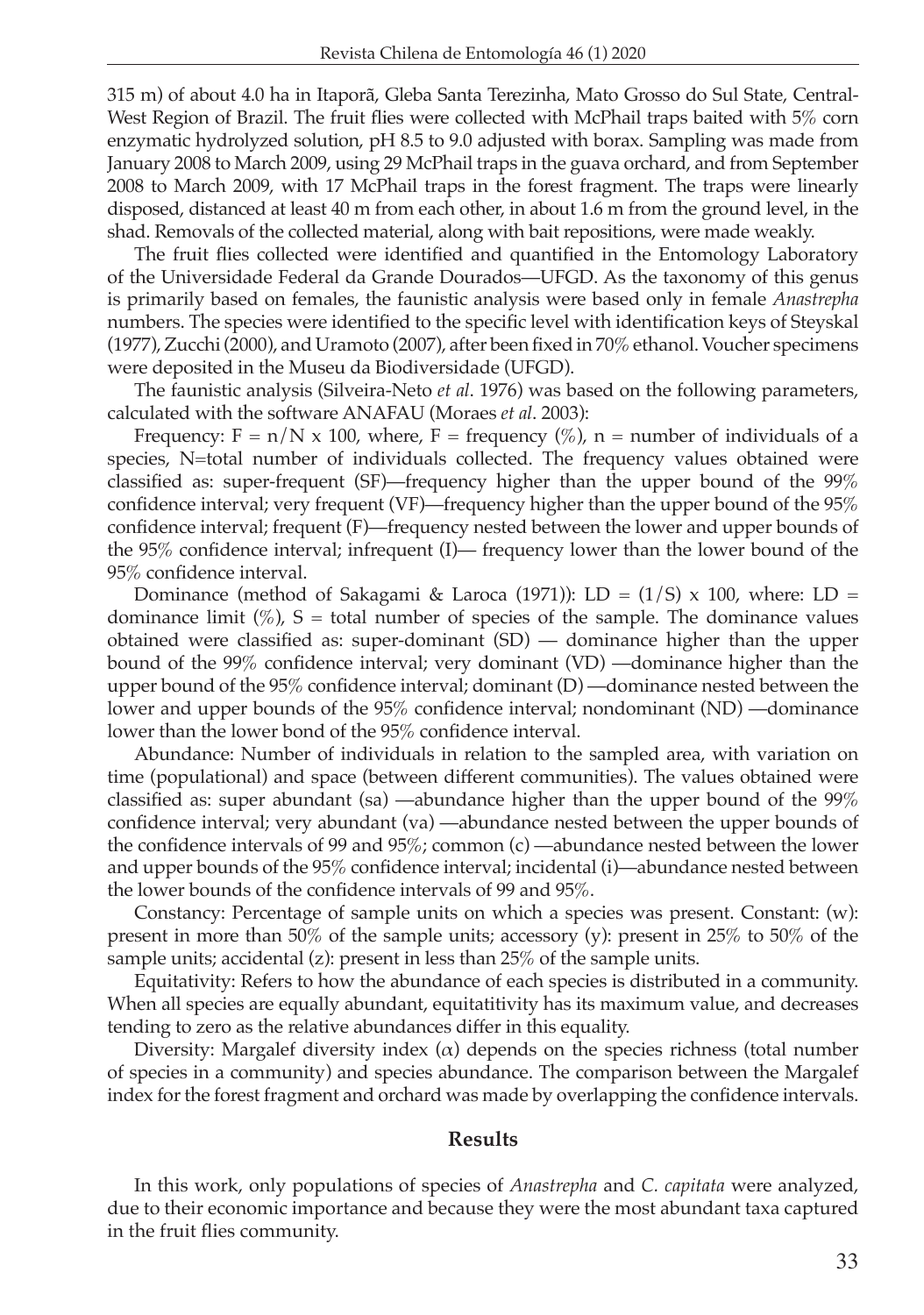Twelve species of *Anastrepha* were identified: *A*. *amita* Zucchi, *A*. *daciformis* Bezzi, *A*. *distincta* Greene, *A*. *fraterculus* (Wiedemann), *A*. *montei* Lima, *A*. *obliqua* (Macquart), *A*. *pseudoparallela* (Loew), *A*. *sororcula* Zucchi, *A*. *striata* Schiner, *A*. *turpiniae* Stone, *A*. *undosa* Stone, and *A*. *zenildae* Zucchi.

In the fragment of semideciduous forest, 4,171 specimens of *Anastrepha* were captured, along with nine specimens of *C*. *capitata*. Nine species of *Anastrepha* were detected in the forest, with *A*. *undosa* occurring exclusively in this ecosystem (Fig. 1). In the orchard, 19,952 specimens of *Anastrepha* and 156 of *C*. *capitata* were captured, with the occurrence of 11 species of *Anastrepha*, three of them exclusively found in this ecosystem: *A*. *amita*, *A*. *zenildae*, and *A*. *distincta* (Fig. 1).



**Figure 1.** Number of female specimens of the six more abundant species (top) and seven less abundant species (bottom) of fruit flies caught with McPhail traps, in a fragment of semideciduous forest, and in a commercial orchard of guava in Itaporã, MS, Brazil, from 2008 to 2009.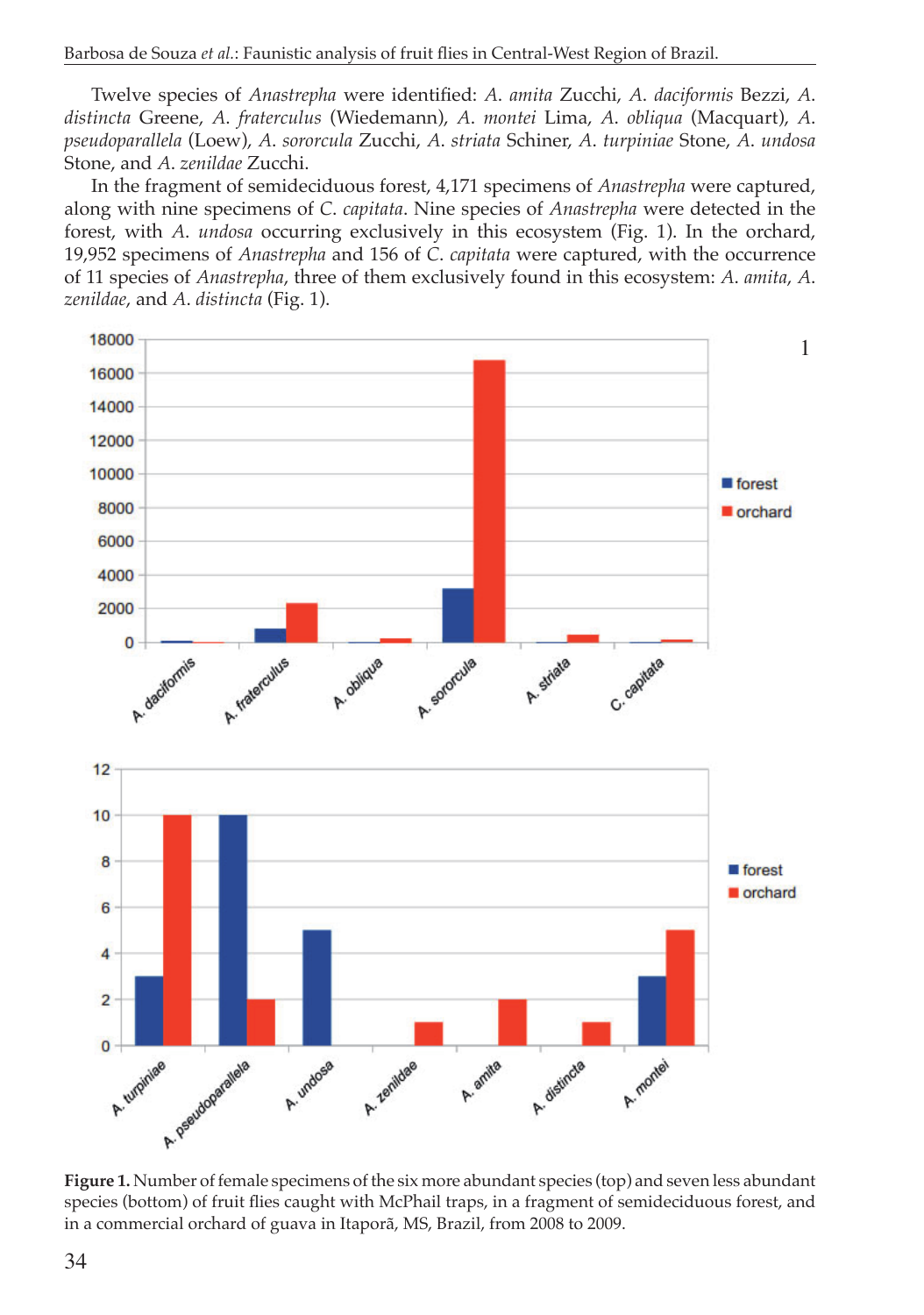In the forest, the species with the highest values in the faunistic analysis were *A*. *sororcula*, *A*. *fraterculus* and *A*. *daciformis*, with the former species comprising 76.2% of female fruit flies captured. These three species were classified as super-dominant, super-abundant, and super-frequent. The remaining species showed frequencies lower than 1% (Table 1). Regarding constancy, *A*. *sororcula* and *A*. *fraterculus* were classified as constant, while *A*. *daciformis* was classified as accessory. Four species were classified as accidental: *A*. *montei*, *A*. *turpiniae*, *A*. *undosa*, and *C*. *capitata*.

**Table 1.** Results of the faunistic analysis conducted for fruit fly species captured with McPhail traps in a semideciduous forest fragment and in a commercial orchard of guava in Itaporã, MS, Brazil, from 2008 to 2009.

| <b>Species</b>     | Number of<br>specimens   |                          | Frequency                |                          | <b>Dominance</b>         |                          | Abundance                |                          | Constancy      |                                                       |
|--------------------|--------------------------|--------------------------|--------------------------|--------------------------|--------------------------|--------------------------|--------------------------|--------------------------|----------------|-------------------------------------------------------|
|                    | Forest                   | Orchard                  | Forest                   | Orchard                  | Forest                   | Orchard                  | Forest                   | Orchard                  | Forest         | Orchard                                               |
| A. amita           | $\overline{\phantom{a}}$ | $\overline{2}$           | $\sim$                   | $\mathbf{F}$             | $\overline{\phantom{a}}$ | ND                       | $\overline{\phantom{a}}$ | $\mathsf C$              | $\overline{a}$ | Z                                                     |
| A. daciformis      | 114                      | 6                        | <b>SF</b>                | F                        | <b>SD</b>                | D                        | sa                       | $\mathsf C$              | y              | Z                                                     |
| A. distincta       | $\overline{a}$           | $\mathbf{1}$             | $\overline{\phantom{a}}$ | $\mathbf I$              | $\overline{\phantom{a}}$ | ND                       | ÷,                       | $\mathbf{i}$             | $\frac{1}{2}$  | Z                                                     |
| A. fraterculus     | 791                      | 2316                     | <b>SF</b>                | <b>SF</b>                | <b>SD</b>                | <b>SD</b>                | sa                       | sa                       | W              | W                                                     |
| A. montei          | 3                        | $\overline{4}$           | $\mathsf{I}$             | $\mathbf{F}$             | ND                       | D                        | $\mathbf{i}$             | $\mathsf C$              | Z              | Z                                                     |
| A. obliqua         | 31                       | 249                      | VF                       | <b>SF</b>                | D                        | <b>SD</b>                | va                       | sa                       | y              | W                                                     |
| A. pseudoparallela | 8                        | $\overline{2}$           | F                        | F                        | ND                       | <b>ND</b>                | $\mathsf C$              | $\mathsf C$              | y              | Z                                                     |
| A. sororcula       | 3185                     | 16888                    | <b>SF</b>                | <b>SF</b>                | <b>SD</b>                | <b>SD</b>                | sa                       | sa                       | W              | $\ensuremath{\text{W}}$                               |
| A. striata         | 31                       | 473                      | VF                       | <b>SF</b>                | D                        | <b>SD</b>                | va                       | sa                       | y              | W                                                     |
| A. turpiniae       | 3                        | 10                       | I                        | VF                       | ND                       | D                        | $\mathbf{i}$             | va                       | z              | y                                                     |
| A. undosa          | 5                        | $\overline{\phantom{a}}$ | F                        | $\overline{\phantom{a}}$ | <b>ND</b>                | $\overline{\phantom{a}}$ | $\mathsf{C}$             | $\overline{\phantom{a}}$ | Z.             | $\overline{\phantom{a}}$                              |
| A. zenildae        | $\overline{\phantom{a}}$ | $\mathbf{1}$             | $\overline{\phantom{a}}$ | I                        | $\overline{\phantom{a}}$ | <b>ND</b>                | $\overline{\phantom{a}}$ | $\mathbf{i}$             | $\frac{1}{2}$  | $\mathbf{Z}% ^{T}=\mathbf{Z}^{T}\times\mathbf{Z}^{T}$ |
| C. capitata        | 9                        | 156                      | F                        | <b>SF</b>                | <b>ND</b>                | <b>SD</b>                | $\mathsf{C}$             | sa                       | Z              | W                                                     |

Abbreviations: SF: super-frequent; VF: very frequent; F: frequent; I: infrequent; SD: super-dominant; D: dominant; ND: nondominant; sa: super-abundant; va: very abundant; c: common; i: incidental; w: constant; y: accessory; z: accidental; -: not detected.

In the orchard, *A*. *sororcula*, *A*. *fraterculus*, *A*. *obliqua*, *A*. *striata* and *C*. *capitata* showed the highest frequency values and were classified as super-dominant, super-abundant, and super-frequent. *Anastrepha sororcula*, however, corresponded to 84.5% of the female fruit flies captured. The remaining seven species were classified in other categories in terms of frequency, dominance and abundance. Regarding constancy, five species were constant, one accessory and six accidental (Table 1). In addition to the species richness (forest 10; orchard: 12), the number of specimens of *Anastrepha* and *C*. *capitata* together were expressively higher in the orchard (20,108) that in the forest (4,180) (Table 1), however it must be considered that the sampling effort (number of traps used) was greater in the orchard. The difference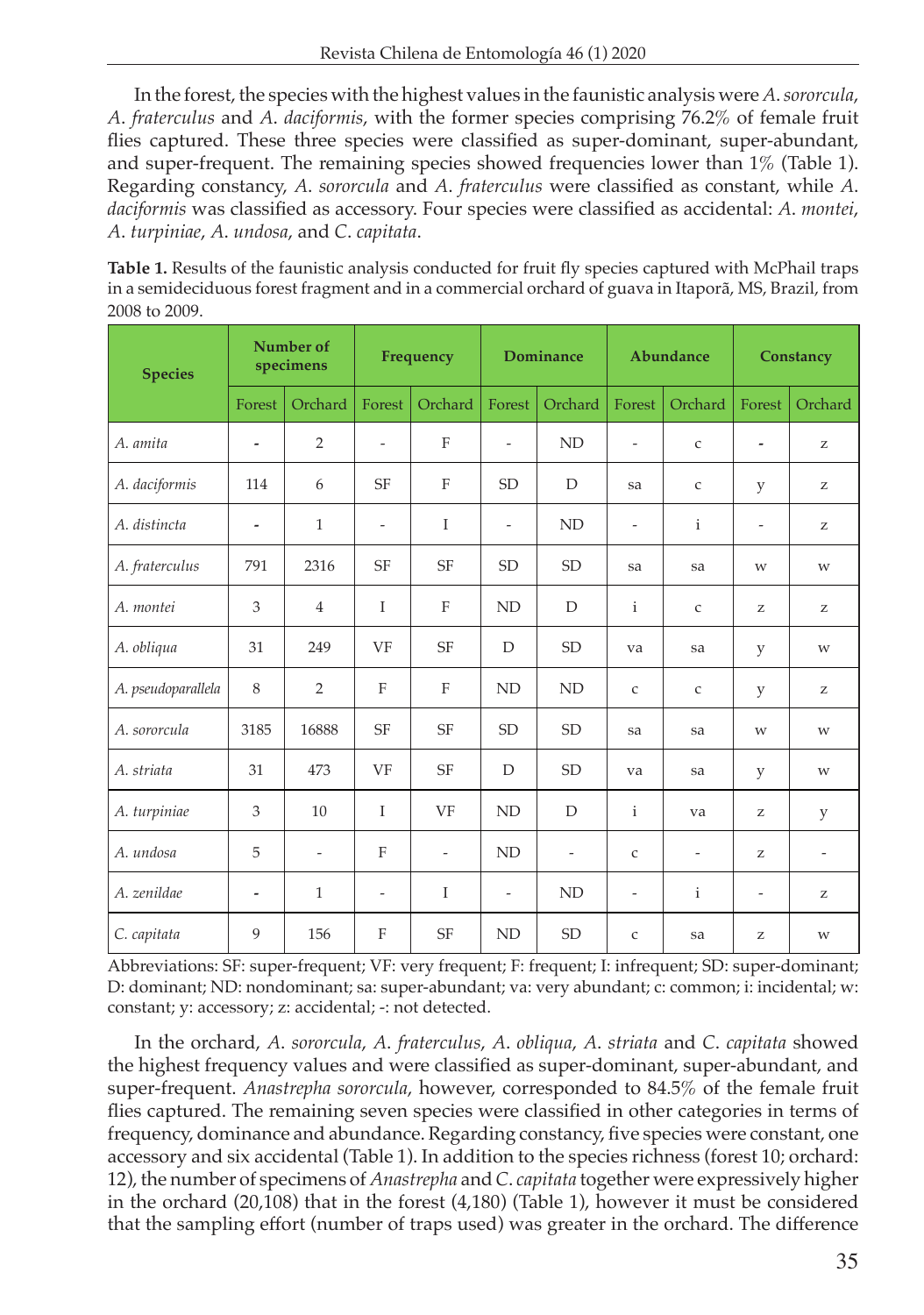in the values of these two parameters was reflected in Margalef diversity index values (forest:  $\alpha = 1.078$ ; orchard:  $\alpha = 1.111$ ), which were statistically different (p = 0.005) in both types of ecosystem, as shown by the overlapping of the confidence intervals CI (forest: CI  $=$   $>[0.736, 0.737]$ ; orchard: H  $=$   $[0.586, 0.586]$ ).

The equitativity index (Table 2) was higher in forest (0.32) than in the orchard (0.23), showing that the forest abundance was more evenly distributed among species.

**Table 2.** Species richness and values of diversity and equitativity indexes obtained for fruit fly species captured with McPhail traps in a semideciduous forest fragment and in a commercial orchard of guava in Itaporã, MS, Brazil, from 2008 to 2009.

| <b>Parameters</b>                      | <b>Forest</b> | Orchard |
|----------------------------------------|---------------|---------|
| Species richness (S)                   | 10            | 12      |
| Diversity index [Margalef $(\alpha)$ ] | 1.07          | 1.11    |
| Equitativity index                     | 0.32          | 0.23    |

### **Discussion**

Only three non-economically important fruit fly species (according to Norrbom *et al.* 2010) were recorded: *A*. *amita*, exclusively found in the orchard; *A*. *undosa*, exclusively collected in the forest; and *A*. *montei*, collected in both environements or sites, all of them found in very low abundances (Fig. 1).

Several factors can influence the fruit fly occurrence, including the availability of host fruits in the forest fragment during the non-fruiting period of guava in the orchard. The dominant species in both ecosystems may found climate conditions and favorable hosts for the establishment of populations. Species occurring in most of the sampled period may found, due to its polyphagia, native and exotic hosts, throughout the year.

The abundance of *Anastrepha* species captured in this study differ from other studies conducted in guava orchard using McPhail traps. In Santa Catarina State, southern Brazil, *A*. *fraterculus* was the dominant species (Garcia *et al.* 2003; Garcia & Lara 2006). *Anastrepha fraterculus*, *A*. *obliqua*, and *A*. *sororcula* were the most abundant of the 14 fruit fly species found in the north and northwest of Rio de Janeiro State (Aguiar-Menezes *et al*. 2008). In four municipalities of Minas Gerais State, southeast Brazil, 20 species of fruit flies were found, with *A*. *obliqua* being the most abundant species (Canal *et al.* 1998). In Tocantins State, northern Brazil, 19 species were identified, with *A*. *zenildae* and *C*. *capitata* as the most abundant species (Bomfim *et al*. 2007). In a study conducted in Ceará State (Moura & Moura 2006), only three fruit fly species were associated with guava, namely *A*. *sororcula*, *A*. *zenildae* and *C*. *capitata*, with the last species being the most abundant. Azevedo *et al.* (2010), in the same state, found *A*. *zenildae*, *A*. *sororcula*, *A*. *fraterculus*, *A*. *obliqua*, and *C*. *capitata* associated with guava. Among the cited species, *A*. *zenildae* and *A*. *sororcula* were dominant and constant in the studied region.

In a previous study conducted in a much larger fragment of semideciduous forest in Mato Grosso do Sul State (about 300 ha), Canesin & Uchôa (2007) obtained 14 species of Tephritidae, with *A*. *elegans* Blanchard considered as the dominant species. This species seems to be only associated with native vegetation, and was not recorded in the present study. The noticeable prevalence of species with agricultural importance in the forest fragment of the present study may indicate its high degree of disturbance, or insufficient size to bear native fruit fly populations.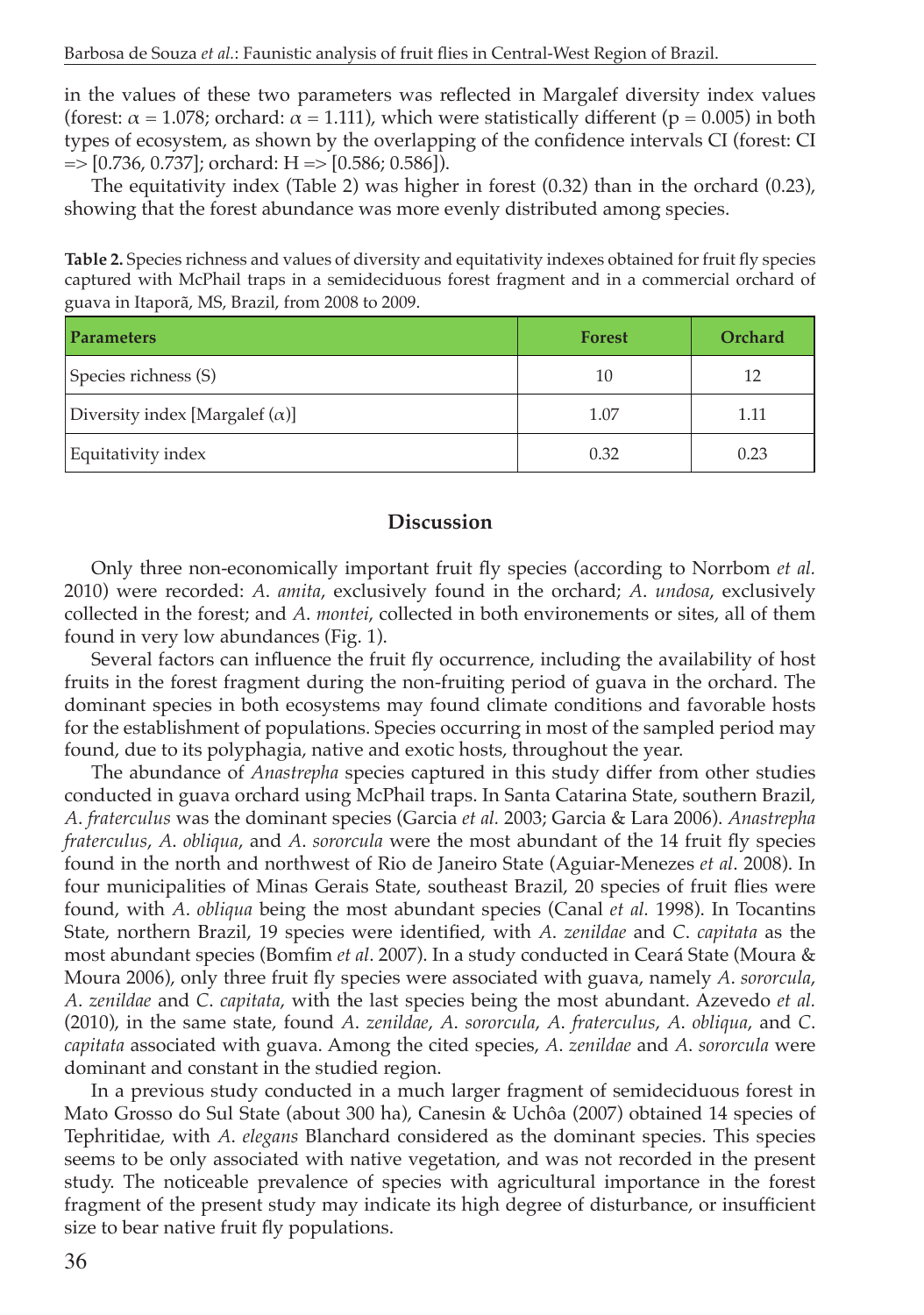The pattern of population distribution of the species of fruit flies in the present work differs from a previous study by Aluja (1994) concerning the number of dominant species. In that study although a large number of fruit fly species occurred, only two or three were dominant (Aluja 1994). In the present work, five super-dominant species were found in the orchard, as mentioned above.

## **Acknowledgment**

We thank UFGD for the Scientific Initiation Scholarship granted to the first author, and CAPES for the post-doctoral fellowship of the third author. We thank Larissa Camil Tannus, Maykon Avalo Berndt, and Charlotte Cerqueira Soares for collaboration in collecting and sorting of fruit flies. We also thank Larissa Camil Tannus for preparing the Tephritidae for identification. Finally, we are very grateful to Mr. Cezar Janzeaki for allowing the conduction of this work in his property.

## **Literature Cited**

- **Aguiar-Menezes, E.L., Souza, S.A.S., Lima-Filho, M., Barros, H.C., Ferrara, F.A.A. and Menezes, E.B. (2008)** Análise faunística de moscas-das-frutas (Diptera: Tephritidae) nas regiões norte e noroeste do Estado do Rio de Janeiro. *Neotropical Entomology*, *37*(1): 8-14.
- **Almeida, L.B.M., Coelho, J.B., Uchoa, M.A. and Gisloti, L.J. (2019)** Diversity of fruit flies (Diptera: Tephritoidea) and their host plants in a conservation unit from midwestern Brazil. *Florida Entomologist*, *102*: 562-570.
- **Aluja, M. (1994)** Bionomics and management of *Anastrepha*. *Annual Review of Entomology*, *39*: 155-178.
- **Aluja, M., Rull, J., Sivinski, J., Norrbom, A.L., Wharton, R.A., Macías-Ordóñez, R., Díaz-Fleischer, F. and López, M. (2003)** Fruit flies of the genus *Anastrepha* (Diptera: Tephritidae) and associated native parasitoids (Hymenoptera) in the tropical rainforest biosphere reserve of Montes Azules, Chiapas, Mexico. *Environmental Entomology*, *32*(6): 1377-1385.
- **Araujo, E.L., Ribeiro, J.C., Chagas, M.C.M., Dutra, V.S. and Silva, J.G. (2013)** Moscasdas-frutas (Diptera: Tephritidae) em um pomar de goiabeira, no semiárido brasileiro. *Revista Brasileira de Fruticultura*, *35*(2): 471-476.
- **Azevedo, F.R., Guimarães, J.A., Simplício, A.F. and Santos, H.R. (2010)** Análise faunística e flutuação populacional de moscas-das-frutas (Diptera: Tephritidae) em pomares comerciais de goiaba na região do cariri cearense. *Arquivos do Instituto Biológico*, *77*(1): 33-41.
- **Bomfim, D.A., Uchôa-Fernandes, M.A. and Bragança, M.A.L. (2007)** Biodiversidade de moscas-das-frutas (Diptera: Tephritoidea) em matas nativas e pomares domésticos de dois municípios do Estado do Tocantins, Brasil. *Revista Brasileira de Entomologia*, *51*: 217-223.
- **Canal, N.A., Alvarenga, C.D. and Zucchi, R.A. (1998)** Análise faunística de espécies de moscas-das-frutas (Diptera: Tephritidae) em Minas Gerais. *Scientia Agricola*, *55*(1): 15-24.
- **Canesin, A. and Uchôa, M.A. (2007)** Análise faunística e flutuação populacional de moscas-das-frutas (Diptera, Tephritidae) em um fragmento de floresta semidecídua em Dourados, Mato Grosso do Sul, Brasil. *Revista Brasileira de Zoologia*, *24*(1): 185-190.
- **Carvalho, CJ.B., Rafael, J.A., Couri, M.S. and Silva, V.C. (2012)** Diptera Linnaeus, 1758. *In*: Rafael J.A. *et al*. (Eds), Insetos Do Brasil, Diversidade E Taxonomia. Holos, Editora, Ribeirão Preto, P. 701-743.
- **Dutra, V.S., Santos, M.S., Souza-Filho, Z.A., Araujo, E.L. and Silva, J.G. (2009)** Faunistic analysis of *Anastrepha* spp. (Diptera: Tephritidae) on a guava orchard under organic management in the municipality of Una, Bahia, Brazil. *Neotropical Entomology*, *38*(1): 133-138.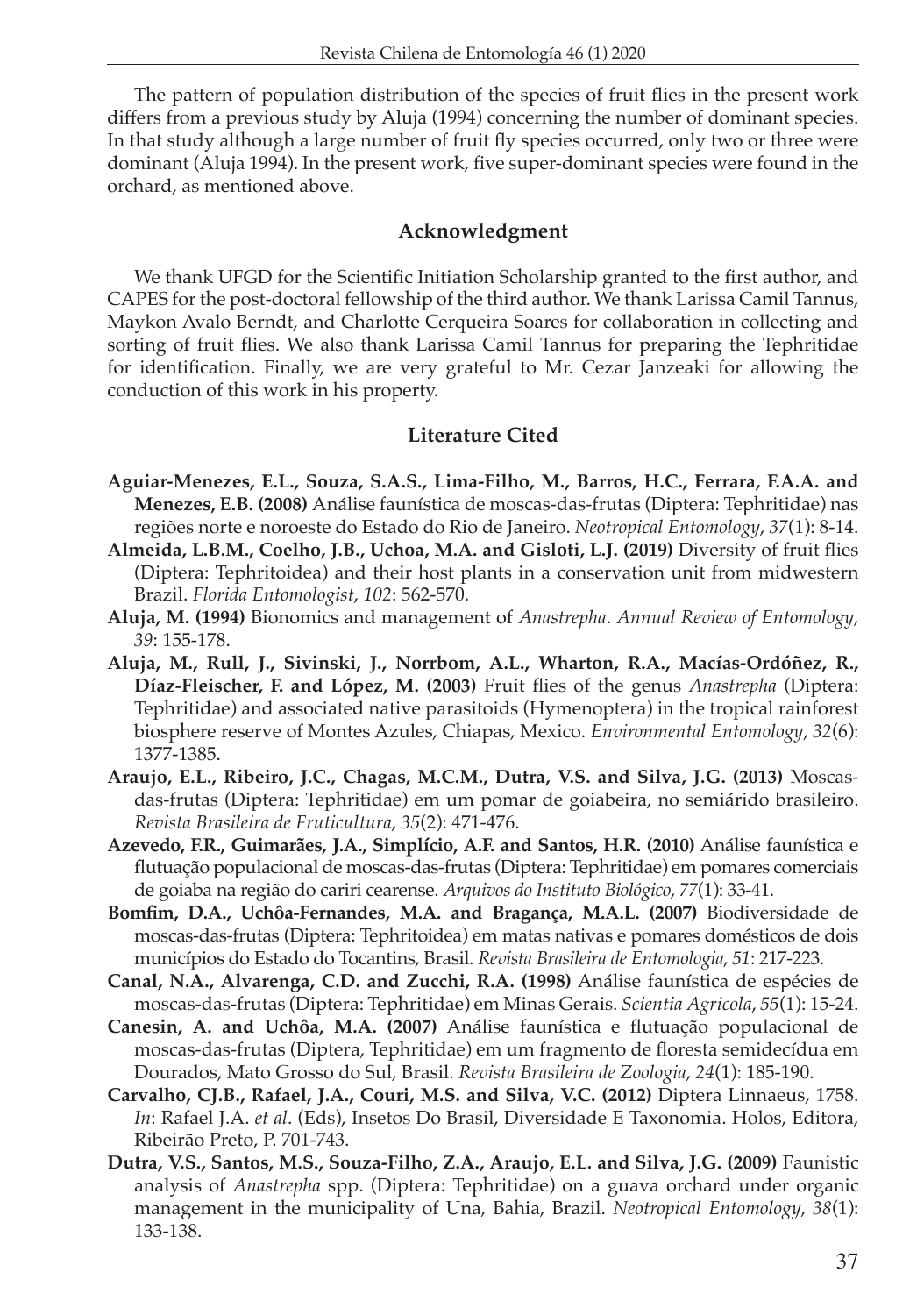- **Ferrara, F.A.A., Aguiar-Menezes, E.E., Uramoto, K., Marco Jr, P. de, Souza, S.A.S. and Cassino, P.C.R. (2005)** Análise faunística de moscas-das-frutas (Diptera: Tephritidae) da região noroeste do estado do Rio de Janeiro. *Neotropical Entomology*, *3*(2): 183-190.
- **Garcia, F.R.M., Campos, J.V. and Corseuil, E. (2003)** Análise faunística de espécies de moscas-das-frutas (Diptera: Tephritidae) na região oeste de Santa Catarina. *Neotropical Entomology*, *32*(3): 239-246.
- **Garcia, F.R.M. and Lara, D.B. (2006)** Análise faunística e flutuação populacional de moscasdas-frutas (Diptera, Tephritidae) em pomar cítrico no município de Dionísio Cerqueira, Santa Catarina. *Biotemas*, *19*(3): 65-70.
- **Malavasi, A. and Morgante, J.S. (1980)** Biologia de moscas-das-frutas (Diptera, Tephritidae). II: Índices de infestação em diferentes hospedeiros e localidades. *Revista Brasileira de Biologia*, *40*(1): 17-24.
- **Malavasi, A., Morgante, J.S. and Zucchi, R.A. (1980)** Biologia de moscas-das-frutas (Diptera, Tephritidae). I: Lista de hospedeiros e ocorrência. *Revista Brasileira de Biologia*, *40*(1): 9-16.
- **Moraes, R.C.B., Haddad, M.L., Silveira-Neto, S. and Reyes, A.E.L. (2003)** Software para análise faunística - anafau. *In*: Simpósio de encontro biológico, 8, São Pedro. Resumos Siconbiol, 8, São Pedro, p. 195.
- **Moura, A.P. and Moura, D.C.M. (2006)** Espécies de moscas-das-frutas (Diptera: Tephritidae) associadas à cultura da goiabeira (*Psidium guajava* Linnaeus) em Fortaleza, Ceará. *Arquivos do Instituto Biológico*, *73*(1): 65-71.
- **Nicácio, J.N., Oliveira, I., Uchoa, M.A., Faccenda, O., Abot, A.R. and Garcia, F.R.M (2019)** Spatial distribution and control levels of *Anastrepha* Spp. (Diptera: Tephritidae) in guava orchards. *Anais da Academia Brasileira de Ciências* (online), *91*: E20180428.
- **Norrbom, A.L. (2010)** Tephritidae (Fruit Flies, Moscas De Frutas). *In*: Brown B.V. *et al*. (Eds), Manual ff Central American Diptera. Nrc Research Press, Ottawa, 2: 909-954.
- **Oliveira, I., Uchoa, M.A., Pereira, V.L., Nicácio, J.N. and Faccenda, O. (2019)** *Anastrepha* species (Diptera: Tephritidae): Patterns of spatial distribution, abundance, and relationship with weather in three environments of midwestern Brazil. *Florida Entomologist*, *102*: 113-120.
- **Silveira-Neto, S., Nakano, O., Barbin, D. and Villa-Nova, N.A. (1976)** Manual de ecologia dos insetos. Agronômica Ceres, São Paulo, 420 pp.
- **Singh, S.P. and Pal, R.K. (2008)** Controlled atmosphere storage of Guava (*Psidium guajava* L.) fruit. *Postharvest Biology and Technology*, *47*: 296-306.
- **Souza-Filho, M.F., Raga, A., Azevedo-Filho, J.A., Strikis, P.C., Guimarães, J.A. and Zucchi, R.A. (2009)** Diversity and seasonality of fruit flies (Diptera: Tephritidae and Lonchaeidae) and their parasitoids (Hymenoptera: Braconidae and Figitidae) in orchards of guava, loquat and peach. *Brazilian Journal of Biology*, *69*(1): 31-40.
- **Steyskal, G.C. (1977)** Pictorial key to species of the genus *Anastrepha* (Diptera: Tephritidae). *The Entomological Society of Washington, Washington*, D.C., USA, 35 pp.
- **Uramoto, K. (2007)** Diversidade de moscas-das-frutas (Diptera, Tephritidae) em pomares comerciais de papaia e em áreas remanescentes da mata atlântica e suas plantas hospedeiras nativas, no município de Linhares, Espírito Santo. (Ph.D. Dissertation). Escola Superior de Agricultura "Luiz De Queiroz", Universidade de São Paulo, Piracicaba, 105 pp.
- **Uramoto, K., Martins, D.S. and Zucchi, A.R. (2008)** Fruit flies (Diptera, Tephritidae) and their associations with native host plants in a remnant area of the highly endangered atlantic rain forest in the state of Espírito Santo, Brazil. *Bullentin of Entomological Research*, *98*: 457-466.
- **Zahler, P.M. (1990)** Moscas-das-frutas em três pomares do distrito federal: levantamento de espécies e flutuação populacional. *Ciência e Cultura*, *42*(2): 177-182.